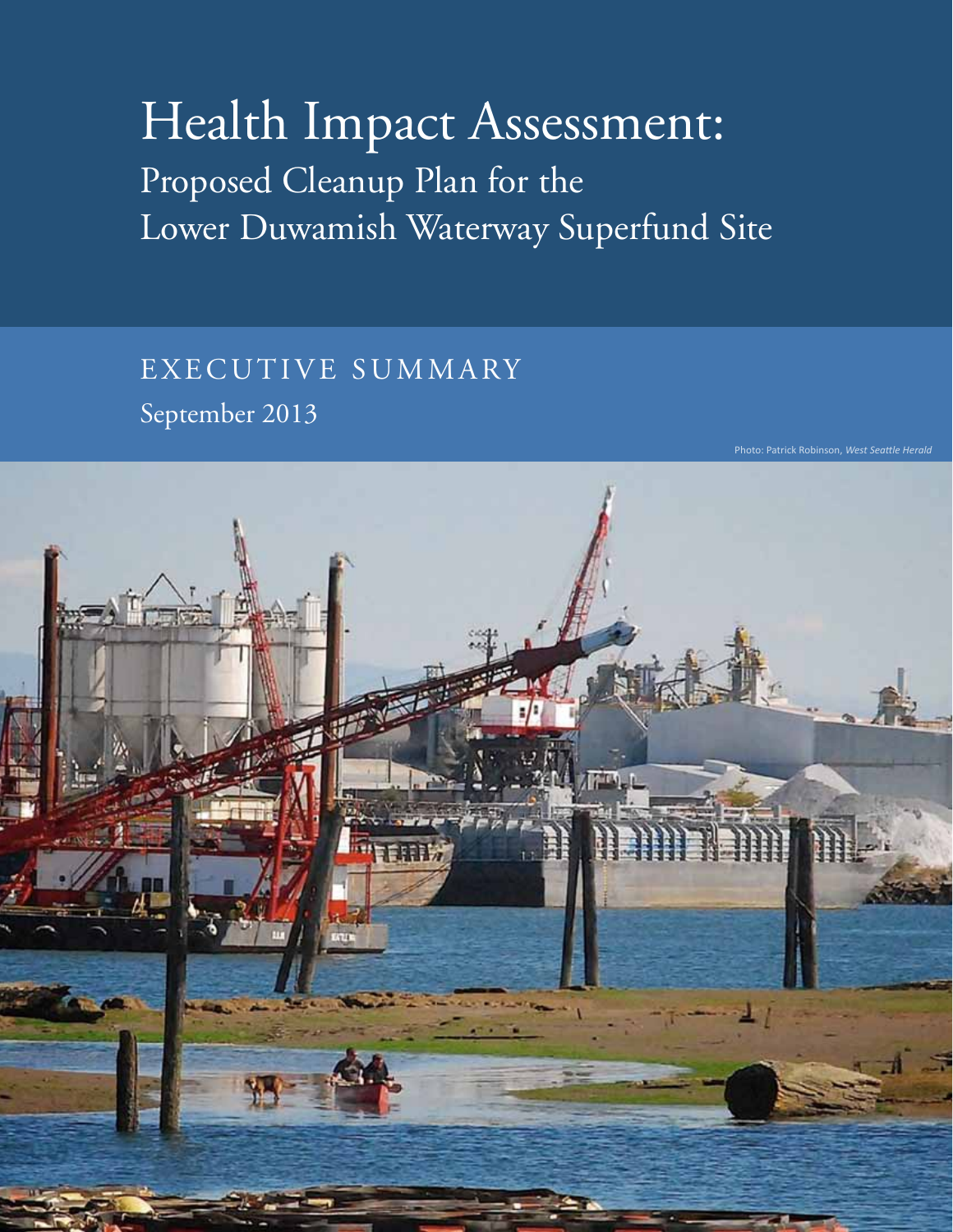

## **Executive Summary and Recommendations**

Photo: Linn Gould, Just Health Action

## BACKGROUND

More than a century of industrial and urban wastes have contaminated Seattle's Duwamish River. The Environmental Protection Agency (EPA) placed the Lower Duwamish Waterway on the Superfund List in 2001. On February 28, 2013, EPA released its *Proposed Plan* for cleanup of the site. EPA accepted public comment on the Plan until June 13, 2013.

The Plan calls for capping in place or removing highly contaminated river sediments, plus enhanced and natural recovery for moderately or low-level contaminated sediments. Resident fish and shellfish will be less contaminated but probably still unsafe for human consumption, even after the 17-year period of active cleanup and monitored recovery.

## health impact Assessment (HIA)

Three partner organizations—UW School of Public Health, Just Health Action, and the Duwamish River Cleanup Coalition/Technical Advisory Group—conducted a Health Impact Assessment of EPA's *Proposed Plan*.

This assessment did not examine alternate cleanup scenarios, although most of the HIA findings and recommendations are probably transferable to whatever remedy EPA selects for its final cleanup decision.

The HIA focused on four vulnerable populations whose health and well-being might be affected by the proposed cleanup. The HIA was guided by Resident and Tribal

Advisory Committees, individual community advisors, and a Liaison Committee, with representatives from EPA, other agencies, and potentially responsible parties. Focus groups were conducted with Duwamish Tribe members and urban subsistence fishers.

## whose health might be affected by the cleanup?

*Local residents:* Two residential neighborhoods, South Park and Georgetown, border the Duwamish River and Superfund site. A high percentage of residents are foreignborn and people of color, particularly in South Park. Average household income in both neighborhoods is much lower than the county average, and poverty rates are higher.

Health status is relatively poor compared to the rest of Seattle, with higher existing rates of child asthma hospitalization, diabetes, cardiovascular disease, and lung cancer. There are also more industrial emissions, contaminated sites, and vehicular pollution than in the rest of the city.

*Affected Tribes:* Three Native American Tribes are affected by the cleanup. The Duwamish Tribe's ancestral lands include the Duwamish River watershed. The Muckleshoot and Suquamish Tribes are federally recognized Tribes with treaty-guaranteed, usual and accustomed fishing places in the central Puget Sound region. Both Tribes actively manage seafood resources on the Duwamish River.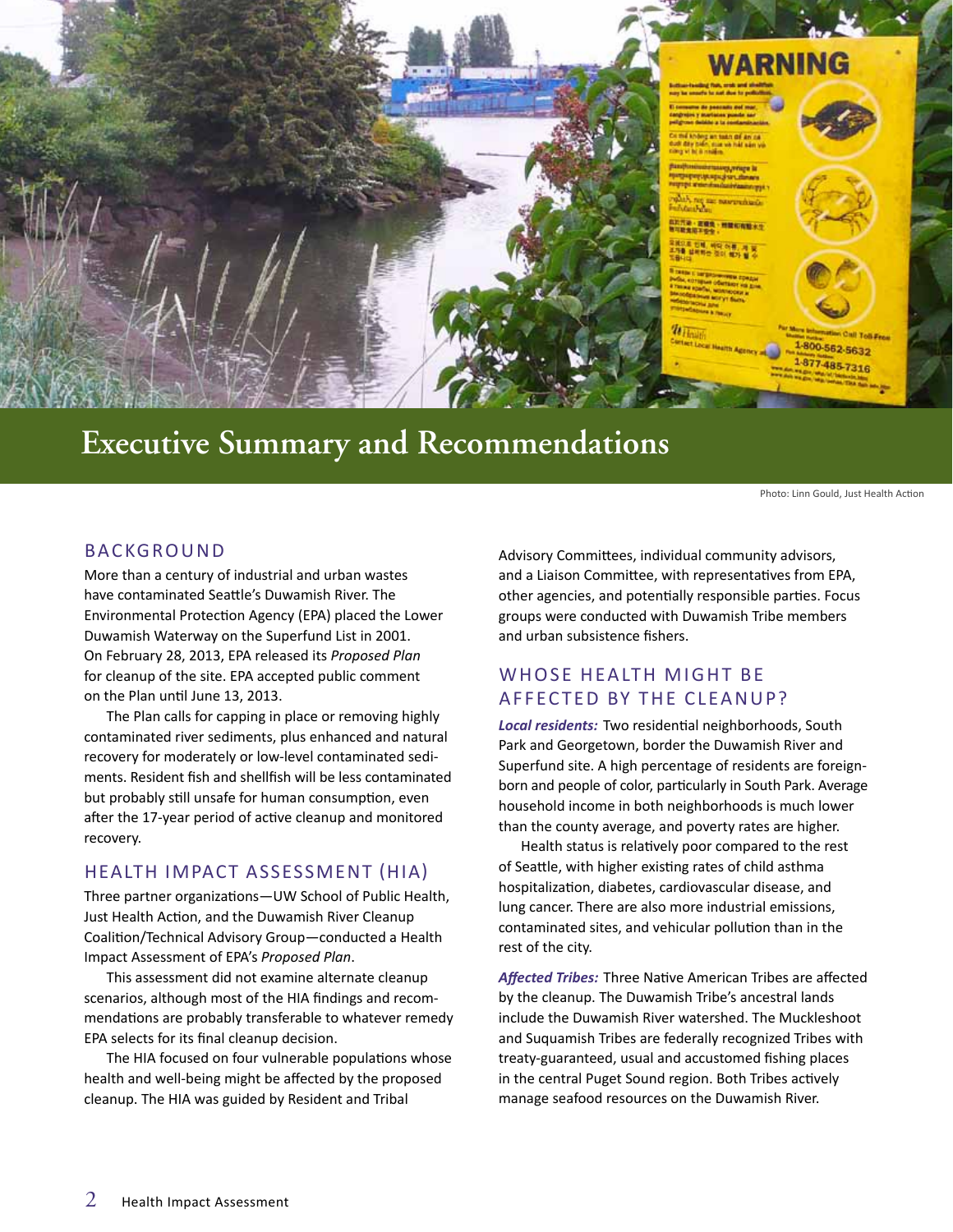There are no publicly available health data for these Tribes. However, census and health data for Native Americans in Washington State and King County reveal high levels of health problems and risk factors including poverty, unemployment, infant mortality, smoking, obesity, diabetes, heart disease, cirrhosis, asthma, and mental distress.

*Subsistence fishers:* Many people fish on the Duwamish River for salmon, which are non-resident fish and considered relatively safe to eat. However, some people catch resident fish and shellfish as a food source. This population includes Asian and Pacific Islanders; a variety of immigrant communities and people of color; low-income, homeless, and food-insecure populations; and urban American Indians and Alaska Natives (aside from the affected Tribes).

*Workers in local industries:* The Duwamish River Valley is home to Seattle's and King County's largest concentration of industry, including the Duwamish Manufacturing Industrial Center and Port of Seattle. The manufacturing, wholesale trade, transportation, warehousing, and utilities industries in this area employ at least 50,000 workers. In general, these jobs pay good "family" wages.

## how might health be affected by the cleanup?

The proposed cleanup will reduce health risks from seafood consumption and contact with sediments and the shoreline. However, residual contamination in sediment, fish, and shellfish will still be higher than Puget Sound background after cleanup, and EPA predicts resident seafood will still be unsafe for human consumption. The necessary fishing advisories will be more restrictive than elsewhere in Puget Sound, will be required for at least 40 years, and could persist in perpetuity.

**• Contaminant dispersion during construction**

The health concerns related to cleanup construction activity include possible escape of contaminants outside construction zones. The magnitude of this appears low, however, if environmental dredging technologies, best management practices, and skilled operators are employed.

**Local residents** 

Most local residents do not eat resident fish from the river, but many visit beaches. EPA predicts the cleanup will approach but may not meet goals for arsenic contact on some publicly accessible beaches. The existing health risk and any risk after cleanup should be limited and manageable with wash facilities at public beaches.

Construction-related increases in air and noise pollution, and in rail and truck traffic, could affect the health of local residents. However, with the anticipated construction strategy, updated fuel standards, and standard EPA policies, there should be limited impact on local residents, beyond the existing high levels of pollution and traffic.

Cleanup construction will generate new jobs, with beneficial impacts on health for those employed. It is uncertain whether or how many jobs will be given to local residents.

Environmental improvements from the cleanup will increase aesthetics of the river and surrounding areas. This may spur reinvestment in Georgetown and South Park. Community revitalization could stimulate a number of beneficial phenomena including physical improvement of housing, streetscapes, and open space, growth in community businesses and services, and increased employment and reduced crime.

Gentrification often occurs alongside community revitalization and is already occurring in Georgetown and South Park. Any cleanup-spurred reinvestment will contribute to this trend. Gentrification can bring health-favorable community benefits. However, without intervention, these are most likely to benefit higher-income residents, and harmful impacts are most likely to affect lower-income residents.

#### **• Affected Tribes**

Tribal health consequences of chemical contaminants are likely to be substantially worse than projected by EPA risk assessment and predictive models. These models only account for biomedical disease outcomes and do not incorporate fundamental aspects of Tribal health and well-being, such as the importance of accessibility to local natural resources, maintenance of cultural traditions, and the significance of selfdetermination. The EPA risk assessment also does not consider that river-related risks are compounded by existing Tribal health disparities and cumulative risks from chemical and non-chemical stressors.

Furthermore, although the cleanup will create a cleaner environment for all, inequity between the general population and the Tribes may actually increase. Resident seafood consumption will be relatively safe at a rate typical for the general population rate (e.g., one meal per month), but not at the Tribes' seafood consumption rates.

Institutional controls, such as fish advisories, restrict how much seafood can be safely harvested. These restrictions may violate Tribal fishing rights. They also may affect food security, prompting some Tribal members to eat less healthful foods. Physical health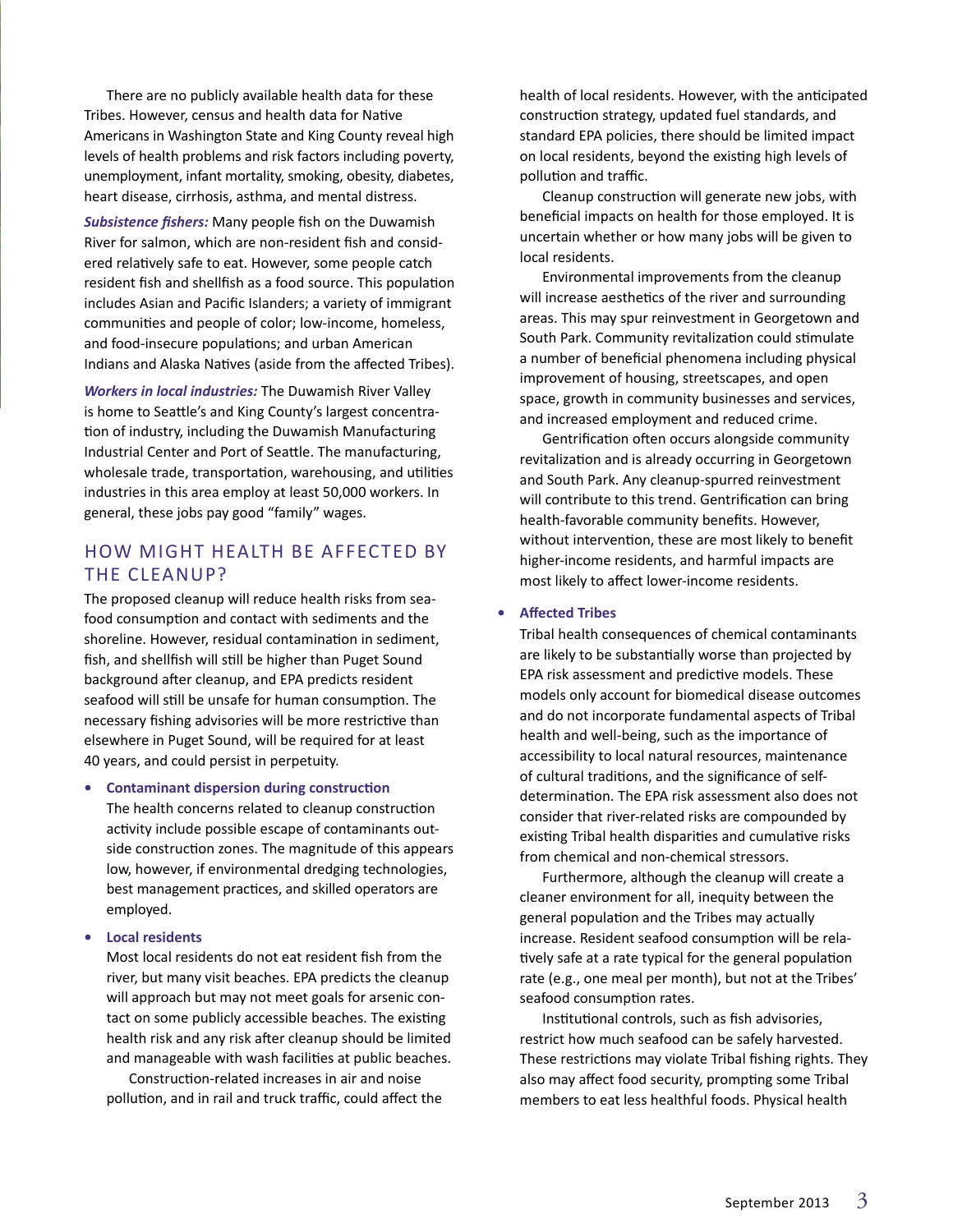may still be affected, since some Tribal members may harvest fish in spite of warnings, to protect their cultural and spiritual health.

It is highly likely that habitat renewal will benefit Tribal health, because the environment and species of cultural importance will be enhanced. This will allow more ceremonies on the river, as well as pride, ownership, and empowerment, all of which are important determinants of Tribal health.

#### **Subsistence fishers**

Fishing practices could be affected substantially during and after active cleanup. Urban subsistence fishing is poorly characterized, but people fish in many local waters, including the Duwamish River, and in spite of advisories and posted signs. Reasons for fishing and for choosing locations include a wide variety of cultural, traditional, practical, and aesthetic influences.

It is very likely that some fishers and their families will be exposed to chemical contaminants in seafood during and after the cleanup. Fishing activity might decrease during active cleanup, but it is likely that some people will continue to fish there. Many alternative locations are also subject to fish advisories, particularly within close travel distances. After the active cleanup, the cleaner and restored habitat may further entice fishing. Although seafood will pose less health risk at that point, the persisting risks could still be substantial for people with high rates of fish consumption.

Some subsistence fishers who are not able to fish elsewhere or purchase fish will likely experience food and nutritional insecurity. A fish diet has health benefits, particularly for children, and these benefits can be lost if fish consumption is reduced. Other protein sources cost more than self-caught fish, leading to economic hardship. A dietary void could be filled with cheaper, less healthful choices.

Social and cultural traditions could be disrupted if fishers reduce or discontinue fishing. There is not enough information to assess how likely this would be, but the loss of social ties could be an important impact on health and well-being.

These potential impacts on subsistence fishers would pose disproportionate harm for lower-income people, people of color, immigrants, and non-English speakers, and particularly for children.

#### **Institutional controls**

Institutional controls (ICs) are administrative measures to prevent people and the environment from being exposed to remaining contamination, using legal tools and informational tools such as fishing advisories. Our

assessment of affected Tribes and subsistence fishers identified some important health issues related to ICs. We also identified broader issues that were not considered in the *Proposed Plan* and that could affect health and cleanup costs.

The *Proposed Plan* does not appear to follow EPA guidance to evaluate ICs as rigorously as any other response alternative. For example, the EPA Feasibility Study included hundreds of pages about various cleanup alternatives, but only seven pages about ICs, plus only three pages in the 82-page "Detailed Cost Estimates" Appendix. The estimated cost of ICs is relatively low compared to an example of enhanced community outreach (Palos Verdes Shelf Superfund Site) that was featured in the EPA *Environmental Justice Analysis* accompanying the *Proposed Plan*.

This is consistent with a pattern identified by the U.S. Government Accountability Office (GAO) in a 2005 review of EPA's IC practices. The GAO determined that EPA has increasingly relied on ICs over time but inconsistently considers all the necessary factors to ensure that planned controls will be adequately implemented, monitored, and enforced.

 The implementation of ICs will add a psychosocial stressor for Tribal and subsistence fisher populations that is likely to have health ramifications on top of existing health risks in these populations. In addition, the application of ICs increases already existing inequities among vulnerable populations by expecting them to modify their behavior when cultural, spiritual, or food security reasons prohibit change.

The proposed ICs are a public health intervention, intended to modify health behaviors. Any such intervention should use evidence-based best practices to characterize alternatives, select the intervention, identify possible unfavorable or inequitable outcomes, and plan an evaluation strategy. To date, the EPA has failed to meet standard expectations of public health practice, as well as their own IC guidance.

#### **Local workers**

The major potential health impact of concern relates to employment. Employment is one of the strongest favorable determinants of health and well-being. The cleanup will produce construction jobs and expenditures that could benefit the regional economy, although only a limited subset of Duwamish businesses and workers might benefit directly.

It is plausible that the proposed cleanup could add to existing unfavorable pressures on local industries, with net loss of jobs or reduction in hours of employ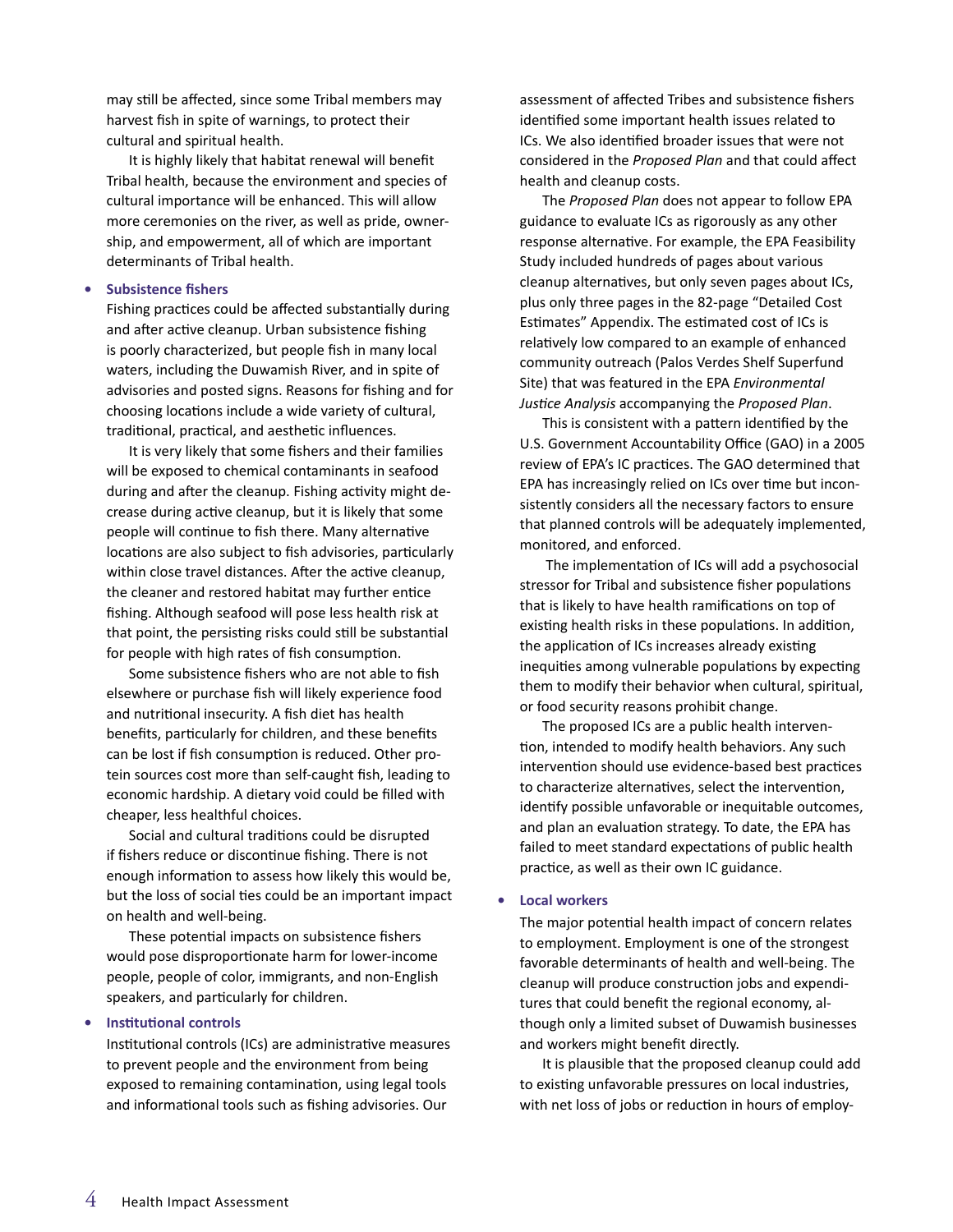ment. Existing pressures include: an improving regional economy but reportedly unfavorable business environment; international trade and competition with other ports; constraints of the Duwamish area and appeal of alternative locations; encroachment and conversion of industry-zoned land; commercial real estate trends and speculation; and urban development.

Allocation of cleanup costs is still undecided and uncertain. The costs could be substantial relative to business resources, especially for smaller businesses, and could result in job elimination or reduced worker hours. Business perceptions and uncertainties about the cleanup could affect business behavior, with effects on employment. However, both adverse and beneficial effects of cleanup-related perceptions are plausible.

Existing businesses and employment could benefit substantially if the cleanup reversed the constraints and stigma of a blighted river and if this stimulated industry revitalization and economic robustness. The cleanup will probably not lead to substantial industry revitalization on its own. However, in parallel with other efforts, it could stimulate interest in revitalization and create opportunities for industry to build new connections to pursue shared goals of revitalization.

## WHAT'S MISSING FROM THIS PICTURE?

Identifying information gaps is an important goal for any HIA, almost as important as identifying health impacts.

**• Institutional controls**

One important gap is the limited planning for institutional controls, as discussed. The health consequences of residual chemical contamination and institutional controls following cleanup are potentially substantial, and these could pose disproportionate harm for the Tribes and lower-income subsistence fishing households. It is not possible to adequately assess these potential health impacts, given the gaps in information.

#### **• Source controls**

Another important gap in the Plan is the lack of formal connection to a source control plan. The cleanup goals for contaminant reduction, and the certainty of achieving those goals, depend critically on the timing and extent of source controls. It is not possible to fully assess the potential health impacts of residual contamination without knowing the timing and extent of source controls. Adding clear source control goals and objectives to the Plan, and defining required source control programs and actions, could reduce uncertainty and contribute to improved health outcomes by defining requirements to reduce pollutant loading to the site.

#### **OPPORTUNITIES**

Seattle is at the cusp of a new era. Beginning with the cleanup, and accompanied by source control and natural restoration efforts, the Duwamish River and surrounding area have a chance to become a regional asset and symbol of pride, rather than an environmental stigma. There will be opportunities to turn river cleanup and restoration into a national model for healthful and sustainable coexistence of industry, Tribes, and community. It will be a challenging task to find the optimal balance between economic, traditional, subsistence, and recreational uses. However, the alternative—turning away from this opportunity—will create challenges and problems of its own. In this report, we provide recommendations to pursue equitable and sustainable revitalization.

We propose that the City of Seattle, King County, and the Port of Seattle convene a Duwamish Valley Revitalization Task Force with broad stakeholder representation to explore options for sustainable coexistence of industry with Tribes and community. Experiences in other places could provide models for this effort. The Great Lakes restoration efforts offer an excellent model for publicprivate collaboration. The vision statement of the Council of Great Lakes Industries, representing major industries and businesses, provides an enviable model and goals for other industry coalitions to consider.

## **EQUITY**

It is critical that there be meaningful and collaborative participation with the affected communities in all efforts to prevent harm from the cleanup, maximize benefits, and promote health equity.

The EPA, City, and County each have prominent policies that make commitments to consider equity, race, and justice in decision-making. We call upon each to uphold these commitments in planning the cleanup and related actions and in planning for predictable health effects of those actions. We encourage the Port of Seattle to develop and implement a formal social justice policy.

The City of Seattle and King County are potentially responsible parties for the cleanup, and they are also responsible for protecting and improving the health and well-being of all people in their jurisdictions. At face value, cleaning up the Duwamish River will address both responsibilities. However, without targeted interventions, the proposed cleanup could result in unanticipated harms to vulnerable populations, and continue or even exacerbate existing health inequities.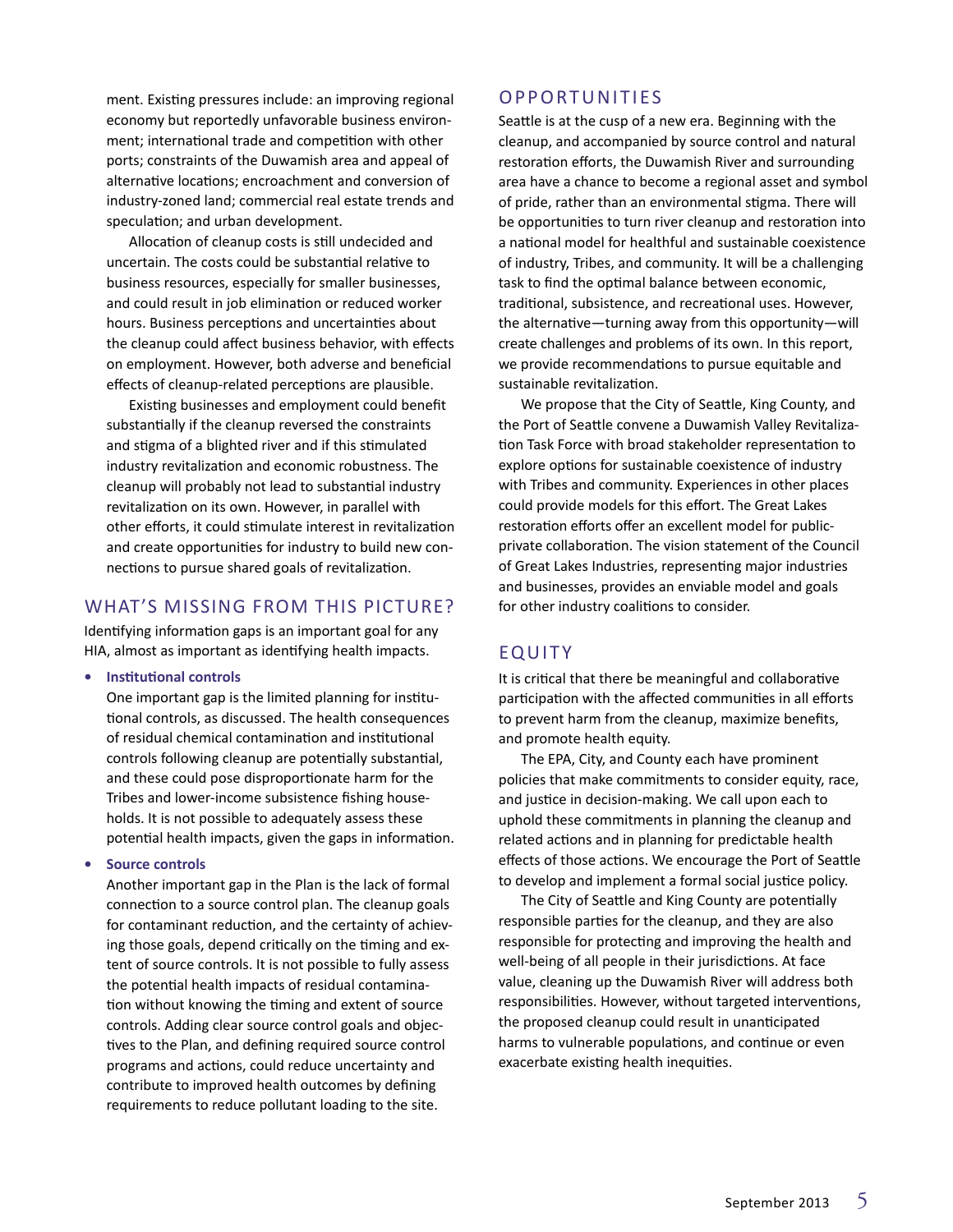## recommendations\*

## For EPA, City of Seattle, King County, and Port of Seattle

#### *Equity assurance*

- Ensure equity in all policies and efforts for environment and community development, in accordance with Seattle's Race and Social Justice Initiative and King County's Equity and Social Justice Ordinance, and EPA's Environmental Justice policies.
- We encourage the Port of Seattle to develop and implement a formal social justice policy.
- Establish an Institutional Control Task Force and include a leader from each affected community. The Task Force should use a community-based participatory approach to engage and empower affected populations so that they can participate meaningfully in all stages of any prospective interventions.
- Establish a Revitalization Fund to enhance Tribal empowerment and health, until institutional controls are removed.

#### *Opportunities*

• Convene a Duwamish Valley Revitalization Task Force with broad stakeholder representation to explore options for sustainable coexistence of industry with Tribes and community.

#### For EPA

#### *Cleanup plan and liability*

• Selection of the final remedy (cleanup plan) and the process for allocating liability should attempt to reduce or eliminate uncertainty for affected businesses, whenever possible.

#### *Construction measures*

- Negotiate transport routes and associated mitigation measures for cleanup-related truck and rail traffic with potentially affected residents.
- Use modern clean engines or those with best available emission controls, cleanest available fuels, and "green remediation" techniques to minimize air emissions, plus effective noise and light minimization measures during active cleanup.

#### *Jobs for community members*

• Provide cleanup job training and placement assistance to local community members.



#### *Institutional controls*

- Apply institutional controls, including educational signage and washing stations, at local beaches until health protective standards are met.
- Institutional controls should go beyond restrictive and informational actions, such as fish advisories. Interventions should emphasize positive alternatives, such as identifying, encouraging, and providing options for safe fishing and healthful fish consumption. There is a clear need for innovative thinking. From the charge from each frem the charge is the comment beams a leader from each and the state of the proposition of the proposition of the charge and engine and engine and the charge and the state from each frem the cha
	- Demographics and fishing patterns will change over time. Efforts to promote safer fishing should be designed to acknowledge that the target audience is more than just people who currently fish on the Duwamish River and should include people who may fish there in the future.
	- All efforts to provide information and promote safe and healthful fishing options should: be culturally appropriate for each audience; be designed to help people make informed choices; and engage and empower people to participate meaningfully in planning, implementation, and monitoring for success.
	- Follow EPA guidance for institutional controls, especially to evaluate them as rigorously as other alternatives.
	- Evaluate the true health impact of institutional controls to vulnerable populations.
	- Develop a robust Institutional Control Program Implementation and Assurance Plan to protect all vulnerable populations who consume seafood from the Duwamish River, to be funded by potentially responsible parties as long as institutional controls are in effect.

\* The full *HIA Final Report* and our separate Technical Reports provide more information about each recommendation.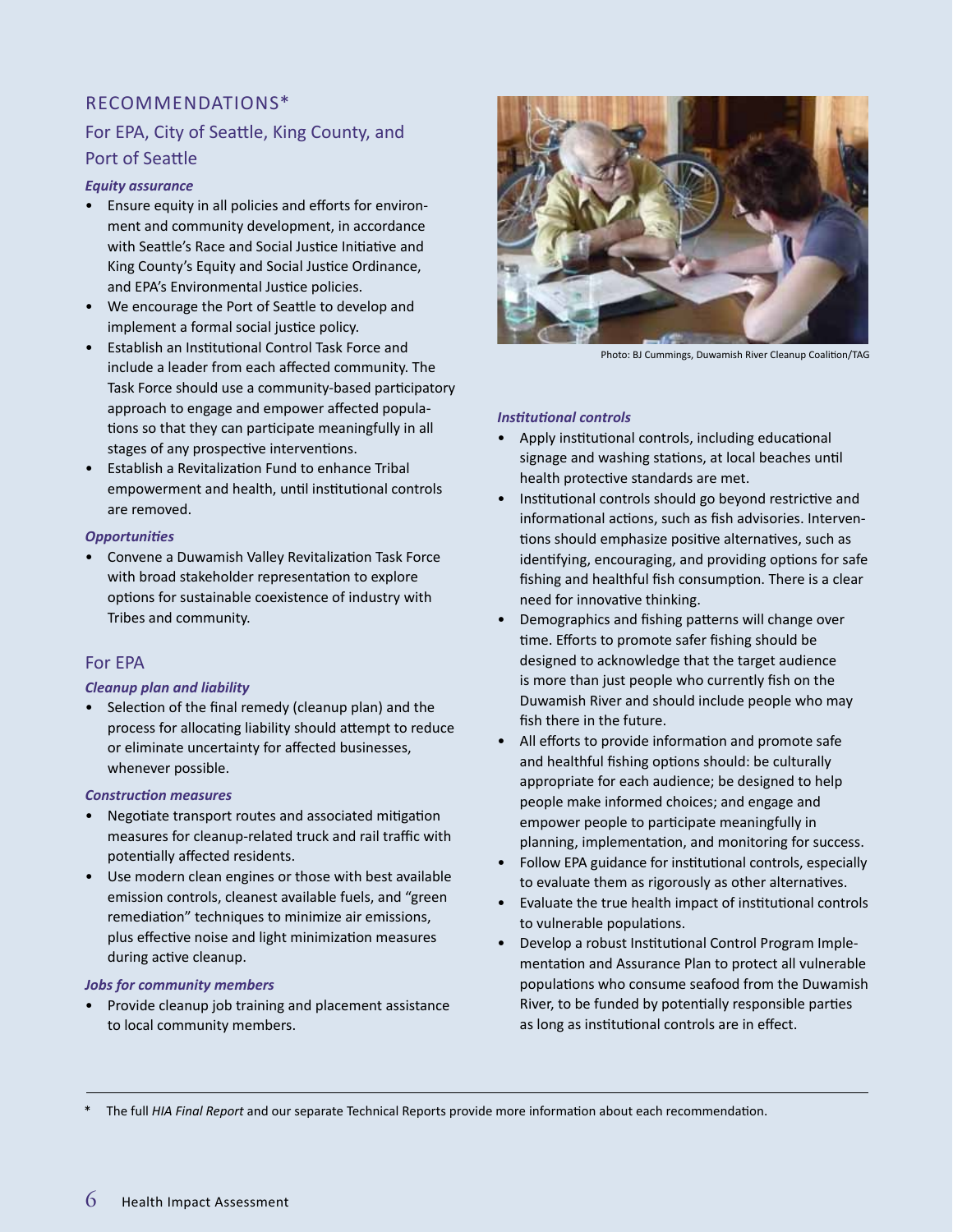#### *Actions to protect Tribal health*

- Collaborate with Tribes to more fully address their health concerns about the river cleanup.
- Restore Tribes' traditional resource use in accordance with Treaty Rights. Institutional controls need to be temporary, not permanent.

## For City of Seattle, King County, and Port of Seattle

#### *Local firms and workers*

• Selection of firms for cleanup construction and related activities should, as much as possible, give priority to firms and workers based in Seattle or King County.

#### *Community revitalization*

- Foster local economic strength and sustainable access to basic needs.
- Enhance human and natural habitat in local neighborhoods.
- Increase community engagement by supporting and funding local grass roots initiatives that build social cohesion.
- Coordinate management of future reinvestment and urban development by formalizing a coalition of agencies and community organizations to monitor and guide new development.
- Preserve affordability and produce affordable housing.
- Promote and protect home ownership.

## acknowledgments

We are indebted to the many agencies, organizations, and individuals who have contributed their time, information, and expertise to this project.

This project and report are supported by a grant from the Health Impact Project, a collaboration of the Robert Wood Johnson Foundation and The Pew Charitable Trusts; and also by the Rohm & Haas Professorship in Public Health Sciences, sponsored by the Rohm & Haas Company of Philadelphia. The views expressed are those of the authors and do not necessarily reflect the views of the Health Impact Project, The Pew Charitable Trusts, the Robert Wood Johnson Foundation, or the Rohm & Haas Company.

## WHERE CAN YOU GET MORE INFORMATION?

*Advance HIA Report* and Technical Reports: http://deohs.washington.edu/hia-duwamish EPA *Proposed Plan*: http://yosemite.epa.gov/r10/cleanup.nsf/sites/ lduwamish

Photo: Derrick Coetzee